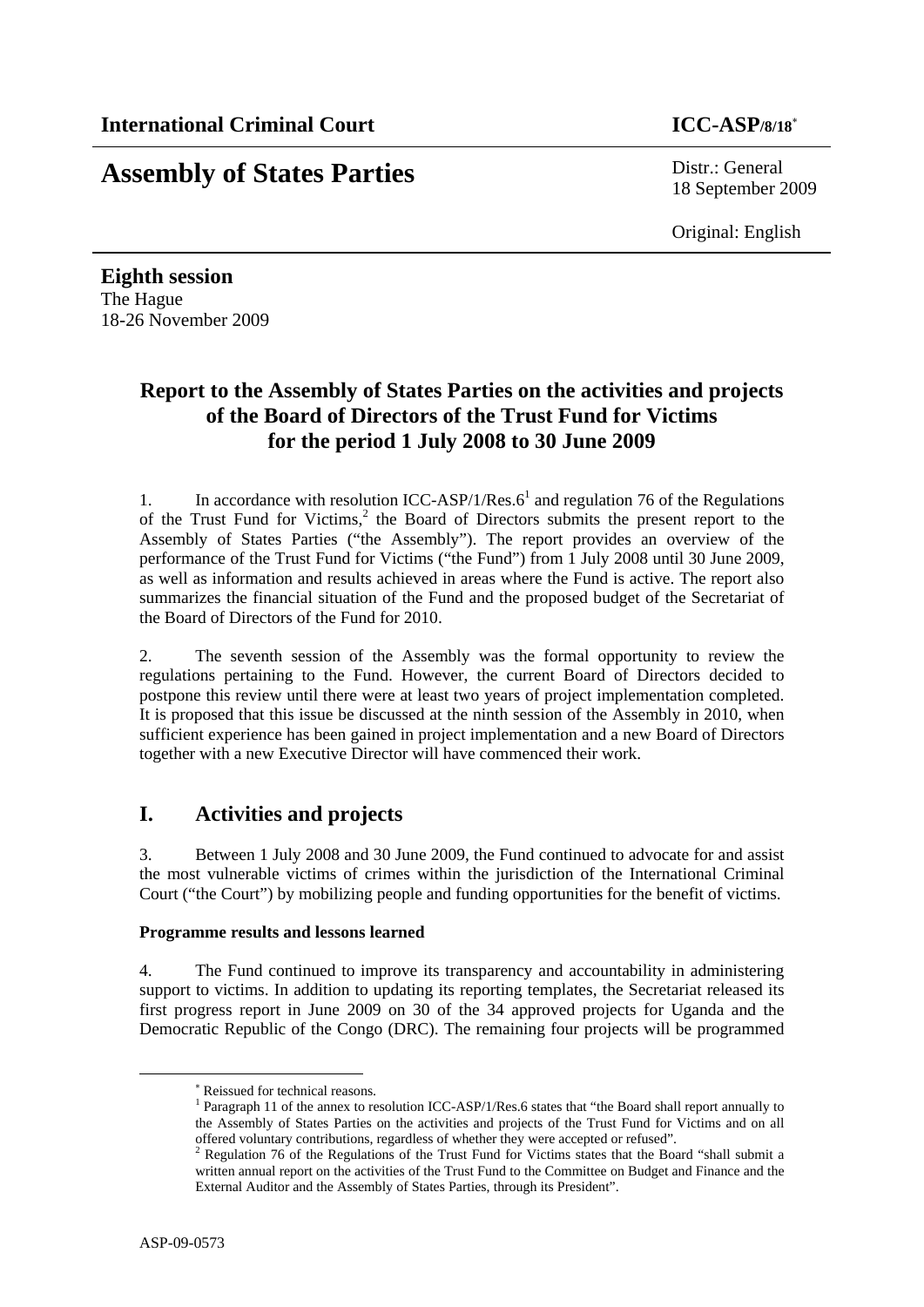by the end of 2009. The Secretariat intends to issue progress reports twice per year, or in the case of earmarked contributions, according to donor requirements.

5. In 2009, Secretariat staff carried out several workshops in northern Uganda and eastern DRC for implementing partners. These workshops covered the Fund's newly updated reporting requirements and the basics of monitoring and evaluation. Such technical support provides partners with the requisite capacity to report on their projects' successes and challenges. This in turn will supply the Fund with detailed information for its future reporting.

6. Project data will be compiled, tracked, and analysed through a computerized monitoring system, which the Secretariat is currently in the process of setting up. Such a system will allow for quantitative and qualitative data analysis, thus making reports and communications more robust.

7. By December 2008, the majority of project contracts had been signed by the Registrar. The Fund's grants and contracts management followed the Financial Regulations and Rules of the Court and contracts were issued by the Procurement Unit.

8. Between 1 July 2008 and 30 June 2009, the Fund supported 30 projects - 13 projects in the eastern DRC (covering the provinces of North and South Kivu and the District of Ituri in Orientale Province) and 17 projects in northern Uganda (covering the Lango, Teso, and Acholi subregions and Adjumani District).

9. The Fund estimates that these 30 projects will reach 75,200 beneficiaries (directly and indirectly)<sup>3</sup> in Uganda and 150,400 beneficiaries (directly and indirectly) in the DRC by the end of 2009. The Fund further estimates that these beneficiaries can be broken down as follows:

|                                 | Northern Uganda <sup>4</sup> |                 | <b>DRC</b>    |               | <b>Total</b>  |
|---------------------------------|------------------------------|-----------------|---------------|---------------|---------------|
|                                 | Direct                       | <i>Indirect</i> | Direct        | Indirect      | number of     |
|                                 | beneficiaries                | beneficiaries   | beneficiaries | beneficiaries | beneficiaries |
| Physical<br>rehabilitation      | 450                          | 2,150           | 0             | 0             | 2,600         |
| Psychological<br>rehabilitation | 14,100                       | 57,900          | 24,300        | 123,100       | 219,400       |
| Material support                | 7,500                        | 39,000          | 3,000         | 20,700        | 70,200        |

Note: Because victims often receive multiple types of assistance, it is not possible to add these columns vertically.

10. The local implementing partners include international non-governmental organizations, local grassroots organizations, victims' groups, women's associations, and faith-based groups, all rooted in their local communities. Projects emphasize the participation of victims in programme planning, sustainability of community initiatives, transparent and targeted granting, and accessibility for applicants that have traditionally lacked access to rehabilitation support. Projects also address the special vulnerability of girls and women and strengthen the capacity of partner organizations. Prior to issuing grants, the Secretariat carried out field assessments to ensure that projects directly addressed the harm caused by the conflict under the Court's jurisdiction and targeted the most vulnerable and marginalized victims of crimes. For details on all ongoing 30 projects please see annex II.

 <sup>3</sup> <sup>3</sup> Direct beneficiaries are the primary recipients of physical and psychological rehabilitation and material

support; indirect beneficiaries are these direct recipients' families and communities.<br><sup>4</sup> Since many beneficiaries receive multiple types of assistance, the numbers in this table should not be added up.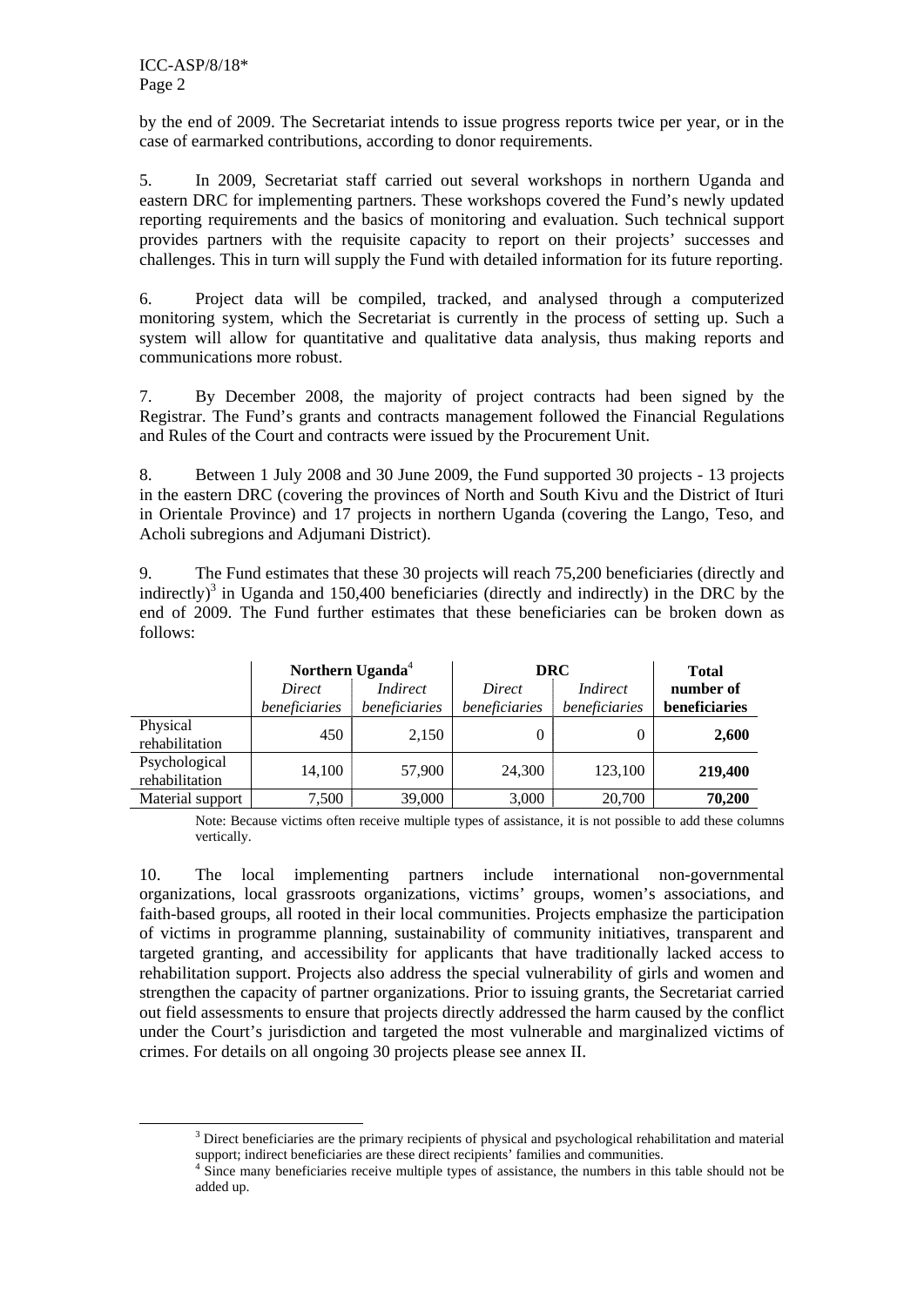11. The Fund's current projects in Uganda and eastern DRC include initiatives in physical rehabilitation, psychological rehabilitation and material support. Some descriptions are provided here:

#### *Physical rehabilitation*

The Fund estimates that ongoing projects will provide 2,600 victims with physical rehabilitation, both directly and indirectly, in northern Uganda. These include victims of landmines, torture, bullet wounds, and other atrocities associated with the conflict as well as their families. Five projects out of the 30 are rehabilitating victims through operations (for post-burn contractures, cut lips and palates, nose reconstruction, and lip reconstruction), prosthetic and orthopaedic devices, physical therapy, and posttreatment follow-up.

At the present time, all projects are providing assistance through two centres, both located in Gulu, but reaching victims throughout the North. This reach is due to the fact that the Fund supports organizations with strong community ties, which are able to identify and transport victims in hard-to-reach localities. In instances where eligible victims are in need of physical rehabilitation, but the Fund's partners are unable to offer the requisite treatment, referrals are instead provided.

#### *Psychological rehabilitation*

The Fund estimates that by the end of 2009, 219,400 victims will benefit from psychological rehabilitation, either directly or indirectly, in both eastern DRC and northern Uganda. Psychological rehabilitation is a broad category and includes services like direct counselling, group therapy and community reconciliation. With such diversity, the Fund is reaching a variety of victims of war crimes and crimes against humanity, including victims of sexual and gender-based violence (SGBV) including child mothers, former child soldiers and/or abductees, and victims of torture and mutilation, among others.

#### *Material support*

In addition to physical and psychological rehabilitation, the Fund is offering material support to victims in both countries. The Fund estimates that 70,200 people will benefit from such support by the end of 2009, both directly and indirectly. The Fund's partners are providing a broad range of support – training in agricultural skills and technology, school fees, micro credit, vocational training, as well as seeds, tools, and other supplies – to victims of SGBV, former child soldiers and/or abductees, victims of mutilation and/or torture, and victimized villages. In some projects, the Fund's partners are providing individual victims with vital sources of livelihood and new productive roles in their communities. In others, they are supporting victims to work together to revitalize their local economies.

12. The Fund has commenced an impact evaluation with the University of California, Berkeley, for selected projects to compare activities cross-nationally to document how the support is reaching the core goals of reconciliation, reintegration, hope, empowerment and dignity. Staff have drafted and field-tested a research instrument to use with a selection of partners in 2009 and 2010. This research will be made public and provide valuable information on the impact of the Fund's projects toward supporting victims of crimes within the Court's jurisdiction.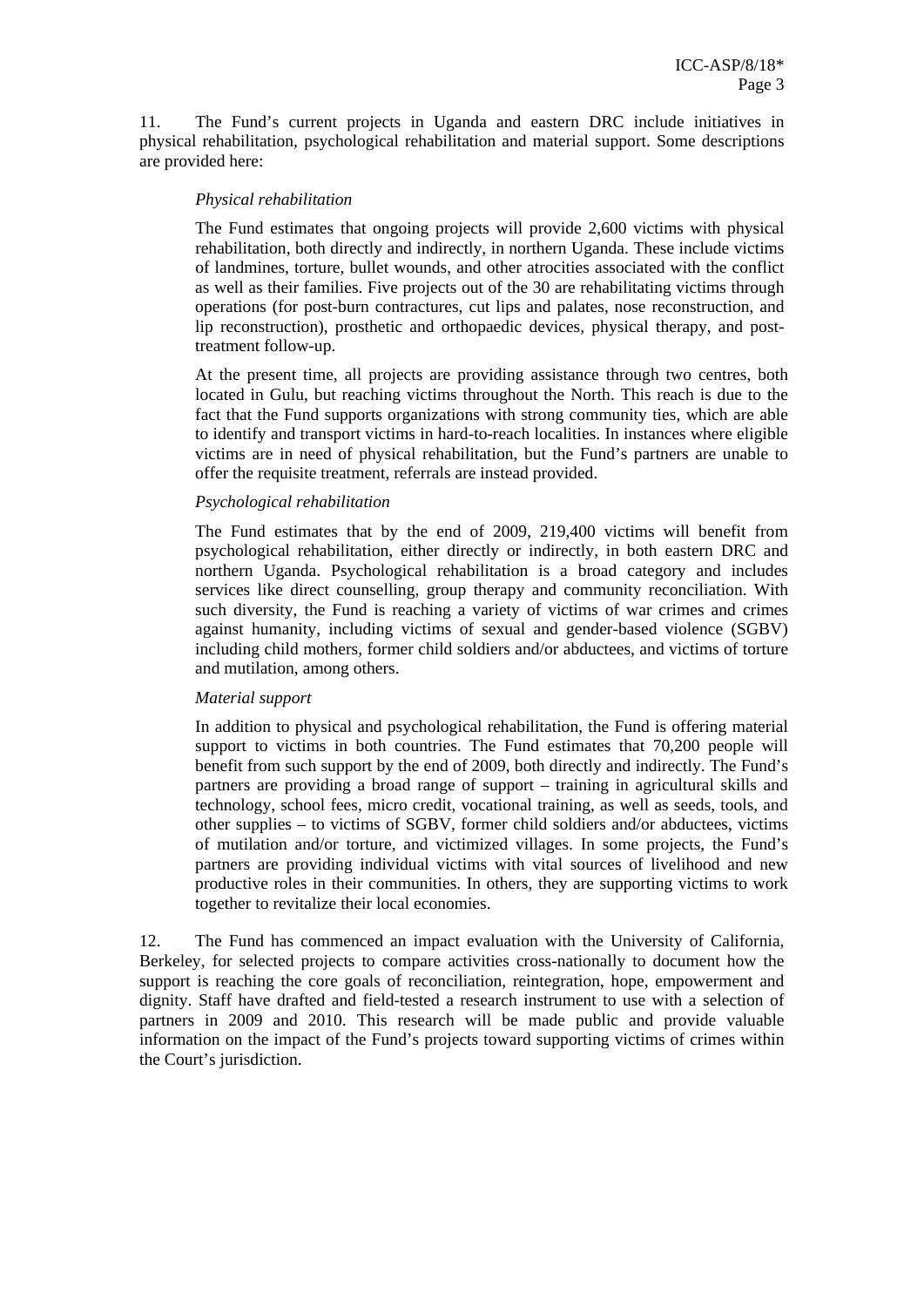ICC-ASP/8/18\* Page 4

#### **Fund-raising efforts by the Board of Directors**

13. The members of the Board continued their efforts to secure voluntary contributions for the Fund.<sup>5</sup> During its fifth meeting in September 2008, the Board launched an appeal in support of victims of sexual and other forms of gender-based violence. In response to this appeal, earmarked contributions have been received from the Government of Norway  $(\text{E}91,081)$  and the Principality of Andorra ( $\text{E}2,000$ ) in addition to a pledge of  $\text{E}499,400$ from the Government of Denmark. These resources are used to fund approved activities in Uganda and the DRC. A list of voluntary contributions is contained in annex I to the present report.

14. The Board members mandated the Secretariat to develop a new website for the Fund which is expected to be completed later in 2009. The new website will offer payment facilities to donors in two currencies, euros and US dollars.

### **Fifth annual meeting of members of the Board of Directors**

15. The fifth annual meeting of the Board was held on 9 and 10 September 2008 in The Hague, Netherlands. All members of the Board participated in the meeting: Ms. Simone Veil, Chairperson of the Board of Directors; Mr. Arthur N. R. Robinson; Archbishop Emeritus Desmond Tutu; Mr. Bulgaa Altangerel and Mr. Tadeusz Mazowiecki.

16. The Board received an update on the Fund's progress and overview of its future plans, and discussed financial, management and communications issues. The Fund's internal and external audit reports were presented and the Secretariat's legal consultant put forward a review of the Fund's regulations and presented new draft by-laws.

17. The Board urged the Registry and Secretariat to intensify their efforts in their joint review of administrative procedures in order to further accelerate and facilitate the implementation of the Fund's programmes in the best possible conditions. The Board also recommended that temporary contracts be converted to regularized posts to ensure the Secretariat's stability and continuity.

18. The Board expressed its support for the Secretariat's fund-raising efforts and urged the Secretariat to strengthen its communications through regular reports and a website. The Board also recommended that the Fund strengthen its own internal programme monitoring capacity.

19. Finally, the Board expressed its support for the Fund's current programming and future efforts in the Central African Republic (CAR).

### **Sixth annual meeting of members of the Board of Directors**

20. The sixth annual meeting of members of the Board was held on 3 June 2009 in The Hague, Netherlands. Four members of the Board participated in the meeting: Ms. Simone Veil, Chairperson of the Board of Directors; Mr. Arthur N. R. Robinson; Archbishop Emeritus Desmond Tutu; and Mr. Bulgaa Altangerel. The fifth Board member, Mr. Tadeusz Mazowiecki, could not attend.

21. During the one-day meeting, members discussed the recruitment of the new Executive Director and the staffing structure of the Secretariat, financial and budgetary issues as well as matters relating to fund-raising, project activities and legal issues. The Board

 $\frac{1}{5}$  $<sup>5</sup>$  For the mandate of the Board see resolution ICC-ASP/4/Res.3 as well as the annex to resolution ICC-</sup> ASP/1/Res.6 with the Regulations of the Trust Fund for Victims.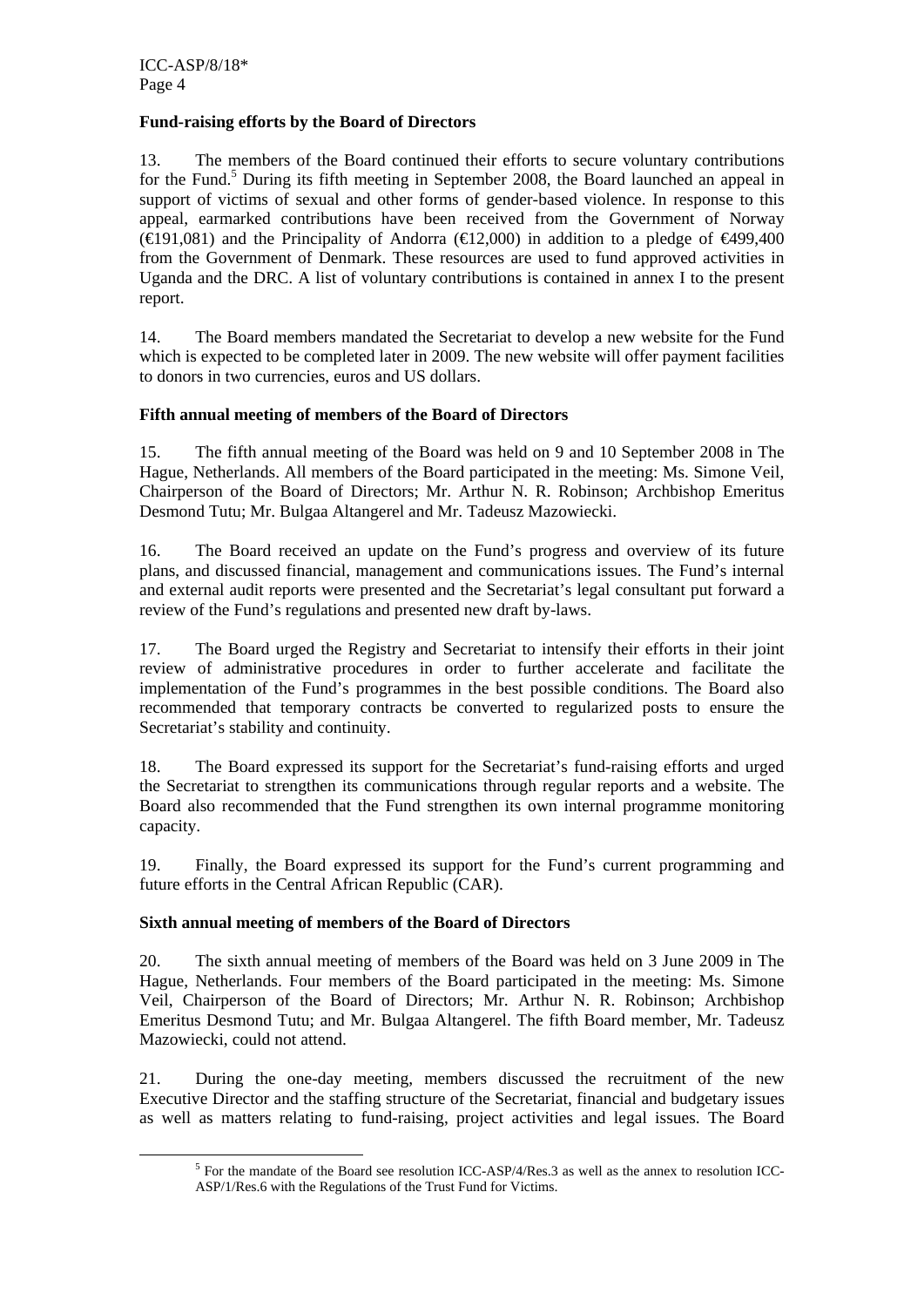endorsed the first programme progress report and approved the extension of the Fund's ongoing activities in Uganda and the DRC.

22. The Secretariat discussed its assessment of the CAR and highlighted areas where the Fund can provide support. The Board also approved the draft request for proposals for the CAR (its parameters, procedure for filing through the Court and procurement).

23. The members of the Board adopted the new by-laws - with the exception of the clause on the quorum, which will be subject to a future discussion. The members accepted the pledges of the Government of Denmark of €499,400 for SGBV projects as well as the offer of the Government of Germany to finance a legal expert at the P-4 level who will be working for two years at the Fund ( $\epsilon$ 256,600). Furthermore, the members endorsed the 2010 programme budget together with the staffing structure of the Secretariat;<sup>6</sup> and the suggestion to work through the United Nations Foundation in New York. This will allow for tax-exempt voluntary contribution from donors in the United States.

24. Finally, the Board of Directors agreed to meet every year in the month of June, which will allow the Board to review and endorse the annual budget of the Secretariat before the budget is submitted to the Assembly for approval.

#### **Assistance provided by the Registry**

25. In accordance with the annex to resolution ICC-ASP/1/Res.6 and with resolution ICC-ASP/3/Res.7, and mindful of the independence of the Board and the Secretariat, the Registrar provided such assistance as is necessary for the proper functioning of the Board and the Secretariat.

26. The assistance was provided, inter alia, by the Budget and Finance Section, the Court Interpretation and Translation Section, the Field Operations Section, the General Services Section, the Human Resources Section, and the Information and Communication Technologies Section.

27. Support from the Registry's Legal Advisory Services Section was requested by the Secretariat, but it has not been received yet. As a result, the Chamber filings to initiate new activities in the CAR have been postponed to the second half of 2009.

## **II. Financial report**

### **Status of voluntary contributions**

28. In accordance with paragraph 11 of the annex to resolution ICC-ASP/1/Res.6, which states that all offered voluntary contributions, regardless of whether they were accepted or refused, should be reported annually to the Assembly, a list of voluntary contributions is contained in annex I to the present report. The list includes, inter alia, the contributions received from States ( $\epsilon$ 868,301); from institutions and individuals ( $\epsilon$ 19,407); in-kind and/or matching donations from implementing partner organizations (equivalent to  $\epsilon$ 267,700); and interest income to the Fund  $(\text{\textsterling}99,330)$ .

 $\overline{\phantom{0}}$  $<sup>6</sup>$  See annex III.</sup>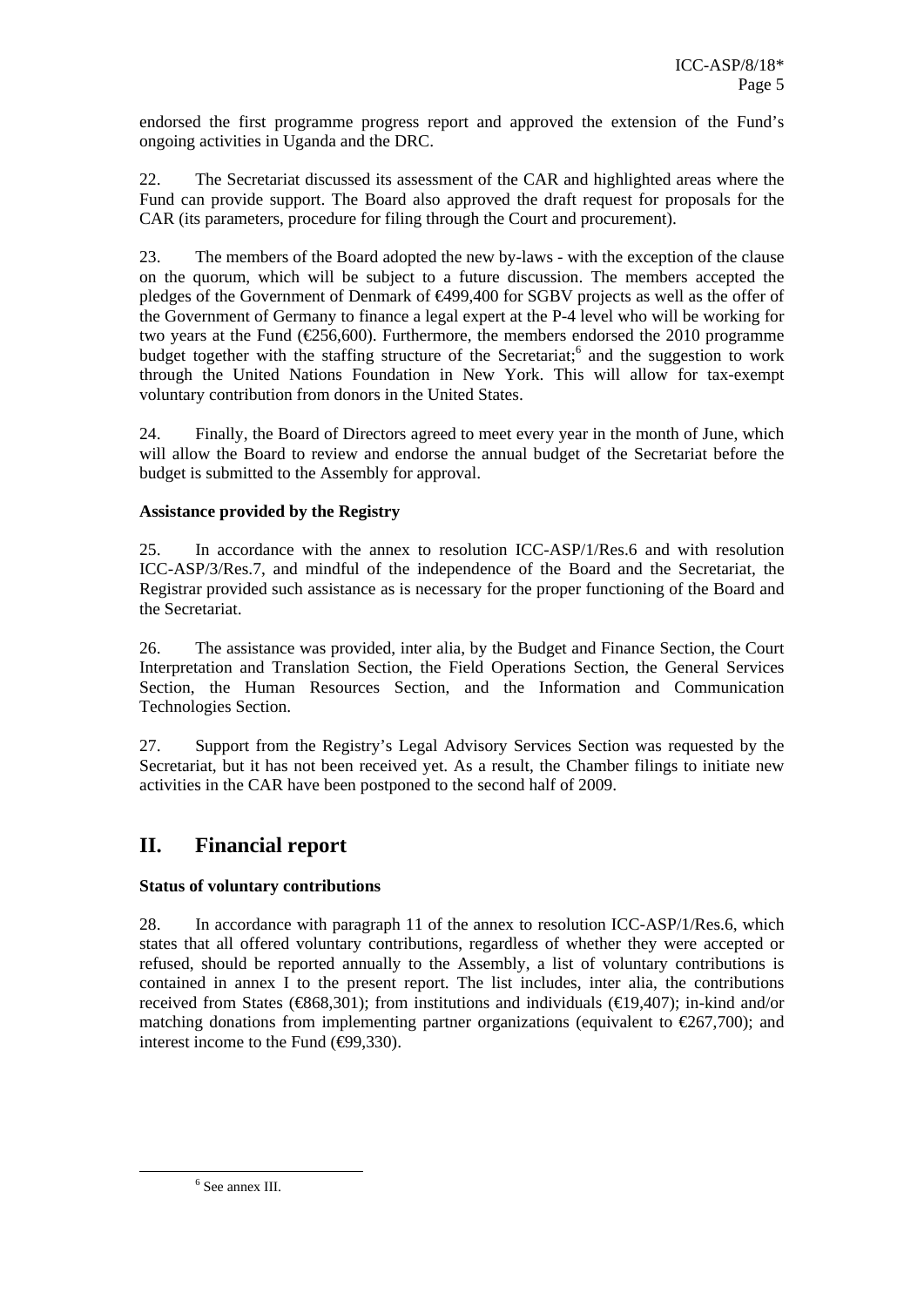29. The Fund's two euro accounts showed a combined balance of  $\epsilon$ 3,131,248; the US dollar account had a balance of US\$ 26,270. Based on information from the Court's Treasury Unit, the Fund has currently a time deposit of  $\text{\textsterling}313,637$ .

30. The Regulations of the Fund were amended in December  $2007<sup>8</sup>$  to allow for earmarked contributions to be received. As a result, there is a need to ensure that the Court's accounting system can control all resources given for a particular purpose, and that these earmarked resources are separately identified. The Secretariat controls the resources received by the Fund and reports on their use following the criteria described in the annex to resolution ICC-ASP/4/Res.3. $\frac{9}{2}$ 

31. The Board noted that the Secretariat should be able to segregate and report on all earmarked contributions, as this information is required by donors. During the period covered by the present report, the Common Administrative Services Division/Registry (the owner of the Court's SAP accounting system) was not in a position to amend its SAP system and to accommodate the requirements of the Fund which are based on resolution ICC-ASP/4/Res.3. For the time being, the Secretariat continues to control earmarked contributions outside the SAP system.<sup>10</sup> It is anticipated, that a basic control system for earmarked contributions will be available within SAP by the end of 2009 or early 2010.

32. The members of the Board wish to express their gratitude for the contributions received during the period covered by the present report and urge States Parties to continue contributing to the Fund. Particular gratitude is extended to additional States Parties that have joined the group of voluntary contributors, and to those which decided to increase their contributions in line with the rising volume of assistance to victims provided by the Fund.

#### **External audit 2008**

33. The National Audit Office of the United Kingdom provides external audit services to the Fund. At the time of writing this present report, the Board had not yet received the audit of the Fund's financial statements for the year 2008. If necessary, an addendum will be issued to the present report once the audit on the financial statement for the year 2008 has been received by the Board.

## **III. Proposed budget for 2010**

34. In accordance with resolution ICC-ASP/4/Res.3, the Board of Directors prepared the 2010 budget proposal for the Secretariat, which was established pursuant to resolution ICC-ASP/3/Res.7. The proposed budget is submitted annually to the Assembly for approval, following paragraph 6 of the annex to resolution ICC-ASP/1/Res.6.

35. The Board attempted to achieve zero growth in its budget submission for 2010 and introduced cuts of almost 32 per cent in non-staff costs; however, the expansion of the Fund's activities to the CAR and the request by the Board and by States Parties to develop

 <sup>7</sup> The principal of the time deposit is  $\leq 13,637$ ; and the interest rate is 5.33 per cent. The principal together with interest earned will be €330,493 when the deposit matures on 9 July 2009.

<sup>8</sup> *Official Records of the Assembly of States Parties to the Rome Statute of the International Criminal Court, Sixth session, New York, 30 November to 14 December 2007* (International Criminal Court publication, ICC-ASP/6/20), vol. I, part III.A, resolution ICC-ASP/6/Res.3.<br><sup>9</sup> Official Records of the Assembly of States Parties to the Rome Statute of the International Criminal

*Court, Fourth session, The Hague, 28 November to 3 December* 2005 (International Criminal Court publication, ICC-ASP/4/32), part III.

<sup>10</sup> As stated in the Report to the Assembly of States Parties by the Board of Directors of 3 September 2008 (ICC-ASP/7/13, para. 53), the integration of the reporting system within the Court's overall IT system is not expected to be completed before the end of 2009.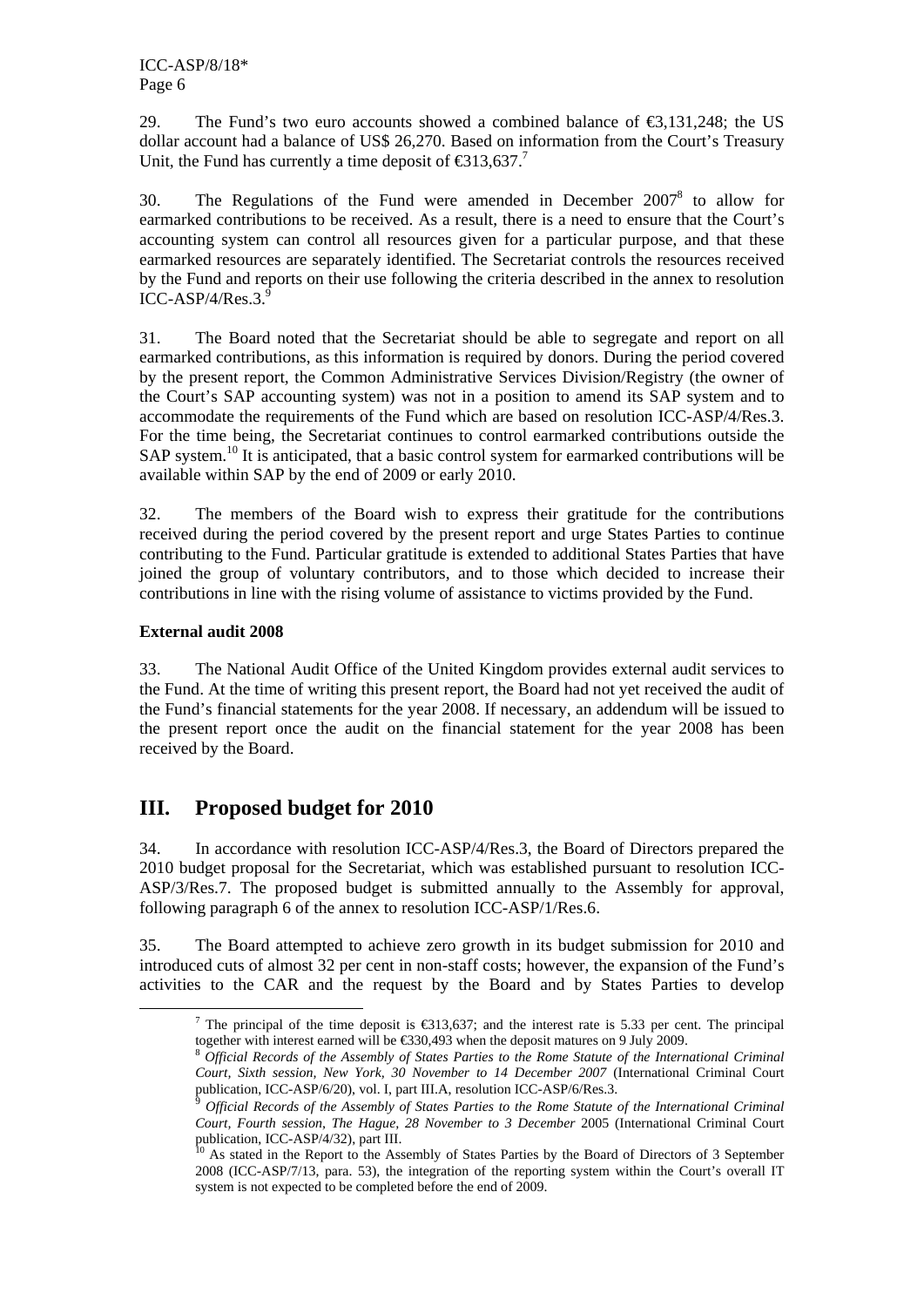communication and information materials for reporting and fund-raising lead to an increase of  $\triangleleft$  30,900 in the budget submission.

36. With regard to staff, the Board requests the Assembly to exempt the Secretariat from application of a vacancy rate. For the year 2009, the Assembly had decided on a 15 per cent vacancy rate for all established posts within the Secretariat. The Secretariat therefore envisaged a deficit in staff costs and was obliged to delay the recruitment of one vacant P-3 post until the end of December 2009 in order to save costs. As all established posts are foreseen to be filled at the beginning of 2010, the Board requests the Assembly not to apply any vacancy rate for Secretariat posts. Failure to accord such an exemption would inevitably have a negative impact on programme implementation.

37. In his 2007 report, the External Auditor recommended to provide the Secretariat of the Board of Directors with adequate administrative resources<sup>11</sup> and to secure established posts for key roles within the Secretariat.<sup>12</sup> The Committee on Budget and Finance proposed that the Assembly approve the recommendations contained in the external audit report and that the Court ensure their full implementation.<sup>13</sup> The Director of Internal Audit stated in her  $2008$  audit report<sup>14</sup> that the Secretariat's administrative management required a permanent high-level post within the Secretariat. As of 1 January 2009, the post of Senior Administration / Liaison Officer was made available to the Secretariat, initially for one year. Based on the above recommendations, on experiences gained in 2009, and following a request by the Committee,<sup>15</sup> the Board of Directors of the Fund reviewed the current staffing structure of the Secretariat<sup>16</sup> during its annual meeting on 3 June 2009, endorsed the staffing structure and asked the Assembly to approve that this post remain within the Secretariat.

38. In support of fund-raising activities by the Board and the Secretariat, the Board endorsed a new General Service post of Communications Support Assistant to assist in developing communication materials, maintaining the Fund's forthcoming new website, and developing and updating a contact database.

39. For 2010, the legal needs of the Secretariat will be met through the funding offered by the German Government. As for the staff in the CAR, the Board endorsed the assignment of a P-3 Field Officer (general temporary assistance) for nine months initially.

<sup>&</sup>lt;sup>11</sup> *Official Records of the Assembly of States Parties to the Rome Statute of the International Criminal Court, Seventh session, The Hague, 14-22 November* 2008 (International Criminal Court publication, ICC-ASP/7/20), vol. II.C.2, inter alia paras. 6 and 16, and recommendation 2.

<sup>12</sup> Ibid., recommendation 3.<br><sup>13</sup> Ibid., vol. II.B.2, para. 19.<br><sup>14</sup> Administrative functioning of the Secretariat of the Trust Fund for Victims, OIA 07.08.

<sup>&</sup>lt;sup>15</sup> Official Records of the Assembly of States Parties to the Rome Statute of the International Criminal *Court, Seventh session, The Hague, 14-22 November* 2008 (International Criminal Court publication, ICC-ASP/7/20), vol. II.B.2, annex IV, para. 11.

<sup>&</sup>lt;sup>16</sup> See annex III for the organization chart of the Secretariat of the Board of Directors of the Fund.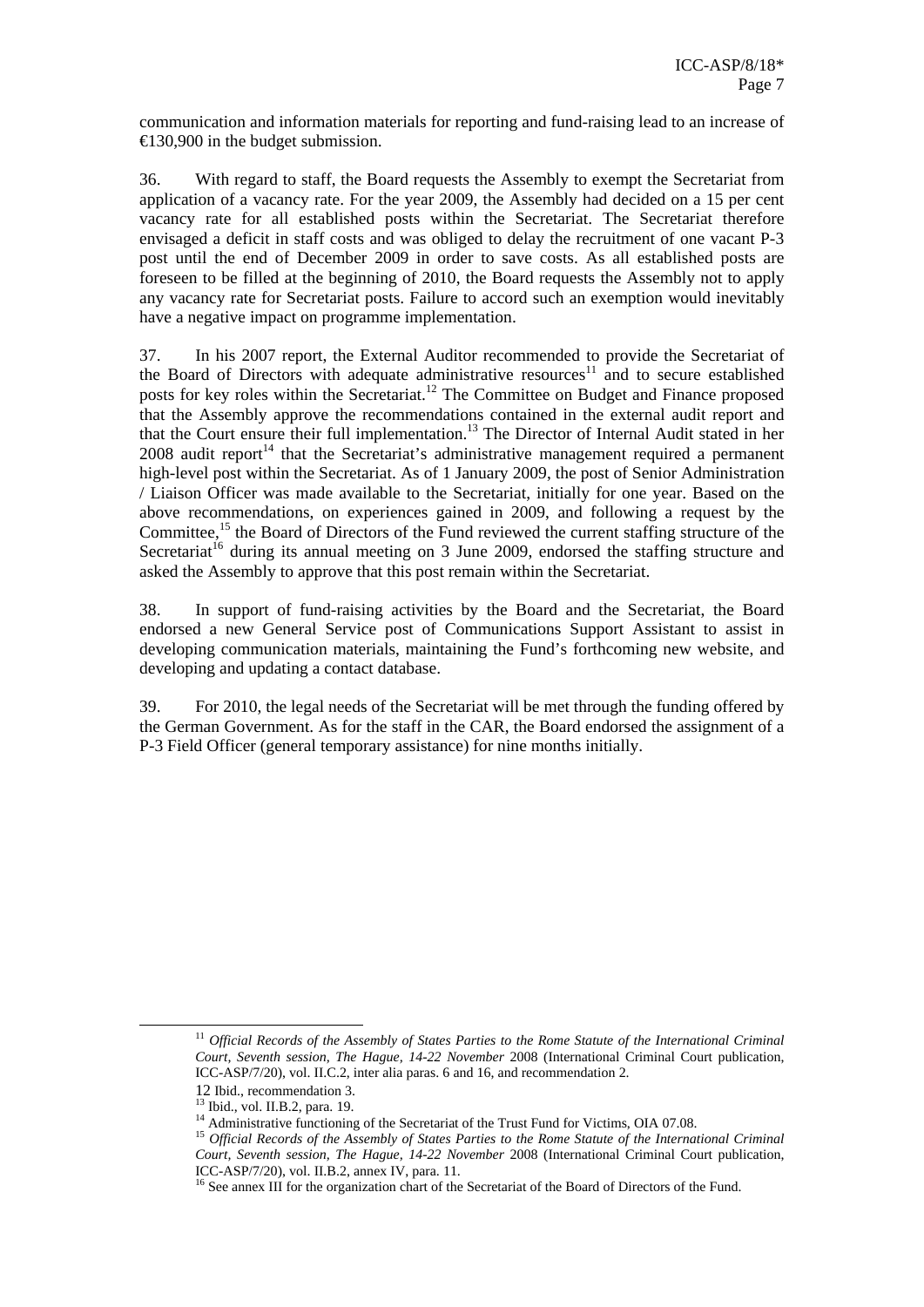## **Annex I**

## **Voluntary contributions received by the Trust Fund for Victims**

The Fund received the following voluntary contributions from States during the period from 1 July 2008 to 30 June 2009:

| <b>Contributions from States</b>   | Total $\Theta$ |
|------------------------------------|----------------|
| Andorra                            | 12,000.00      |
| Belgium                            | 75,000.00      |
| Finland                            | 100,000.00     |
| Germany                            | 300,000.00     |
| Latvia                             | 6,000.25       |
| Liechtenstein                      | 6,777.36       |
| Luxembourg                         | 20,000.00      |
| Norway                             | 191,081.31     |
| Poland                             | 15,000.00      |
| South Africa                       | 25,000.00      |
| Spain                              | 60,000.00      |
| Switzerland                        | 30,000.00      |
| United Kingdom                     | 27,442.50      |
| <b>Total States' contributions</b> | 868,301.42     |

In addition to the above-mentioned contributions from States, the Fund received during the period from 1 July 2008 to 30 June 2009:

 $\triangleq$ 9,407 in cash contributions from individuals and institutions;

 $\epsilon$ 267,700 in-kind and/or matching donations from implementing partners (details in annex B); €99,330 interest income; and

€756,000 in pledges from the Governments of Denmark ( $\Theta$ 499,400) and Germany ( $\Theta$ 56,600) for earmarked projects/activities. These pledges were approved by the Board of Directors during its annual meeting, held in The Hague on 3 June 2009.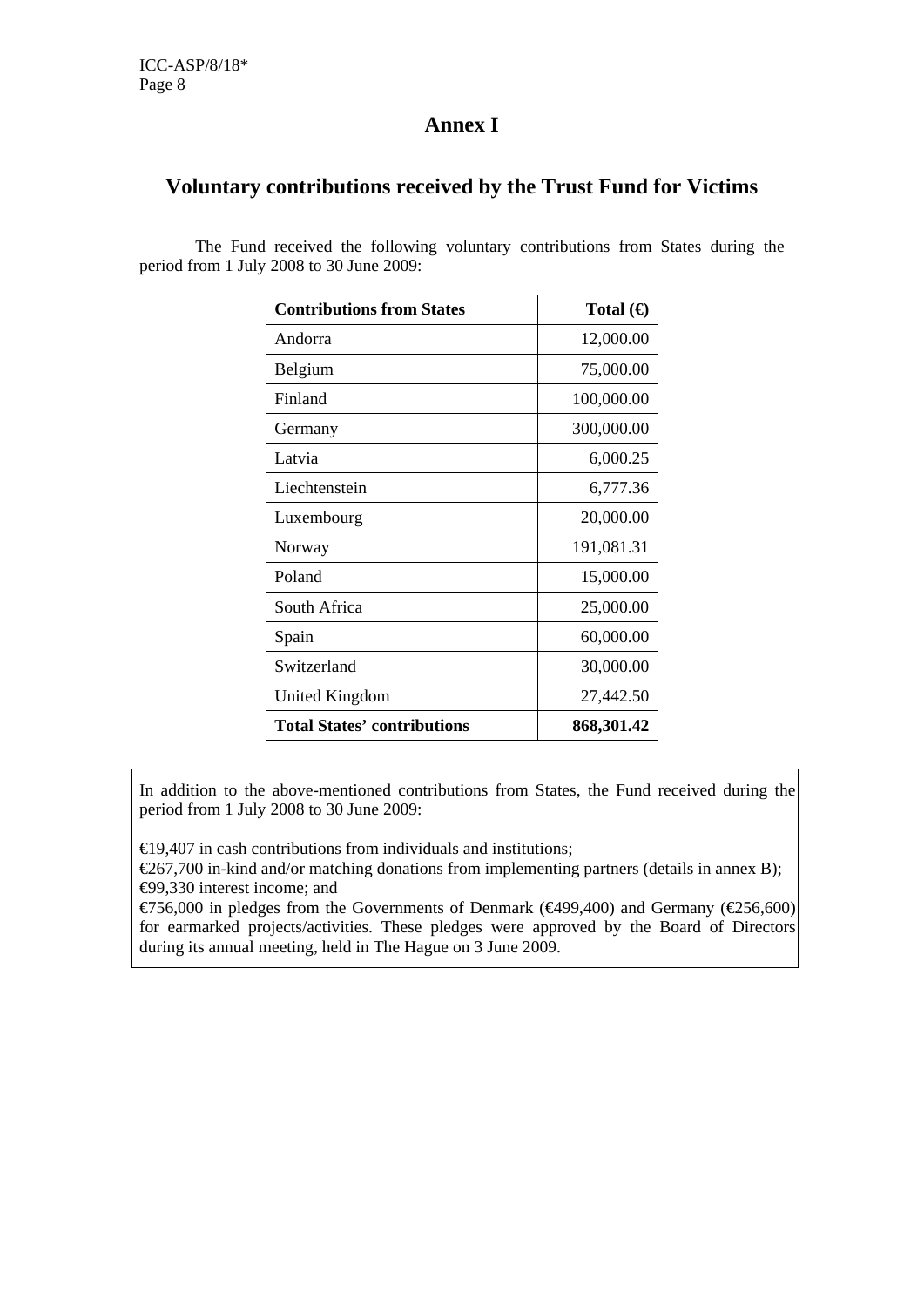## **List of voluntary contributions per bank accounts**

## **I. ABN AMRO (in €)**

| <b>Bank Name:</b>      | ABN AMRO               |
|------------------------|------------------------|
| Account Holder:        | Trust Fund for Victims |
| Currency:              | Euro $\Theta$          |
| <b>Account Number:</b> | 53.84.65.115           |
| IBAN:                  | NL54ABNA0538465115     |
| Swift:                 | ABNANL2A               |

Bank details, including contributions received, from 1 July 2008 to 30 June 2009

| <b>Details</b>                                        | <b>Euros</b>  |
|-------------------------------------------------------|---------------|
| Opening balance                                       | 570,588.98    |
| Contributions from individuals and institutions       | 16,924,90     |
| <b>Contributions from States</b>                      | 786,524.06    |
| Grant / project payments                              | (677, 539.79) |
| Internal transfer from Fortis bank $\epsilon$ account | 206,835.07    |
| Matured time deposit                                  | 2,130,276.75  |
| Interest income                                       | 96,295.53     |
| <b>Bank</b> charges                                   | (316.60)      |
| <b>Balance as at 30 June 2009</b>                     | 3,129,588.90  |

| <b>Contributions from individuals</b><br>and institutions by month | <b>Euros</b> |
|--------------------------------------------------------------------|--------------|
| <b>July 2008</b>                                                   | 435.00       |
| August 2008                                                        | 360.00       |
| September 2008                                                     | 2,280.00     |
| October 2008                                                       | 390.00       |
| November 2008                                                      | 5,672.50     |
| December 2008                                                      | 5,857.40     |
| January 2009                                                       | 390.00       |
| February 2009                                                      | 390.00       |
| March 2009                                                         | 165.00       |
| April 2009                                                         | 240.00       |
| May 2009                                                           | 90.00        |
| June 2009                                                          | 655.00       |
| Total                                                              | 16,924.90    |

| <b>Contributions from</b><br><b>States by month</b> | Euros      |
|-----------------------------------------------------|------------|
| <b>July 2008</b>                                    | 31,000.25  |
| August 2008                                         | 0.00       |
| September 2008                                      | 0.00       |
| October 2008                                        | 0.00       |
| November 2008                                       | 315,000.00 |
| December 2008                                       | 413,081.31 |
| January 2009                                        | 27,442.50  |
| February 2009                                       | 0.00       |
| March 2009                                          | 0.00       |
| April 2009                                          | 0.00       |
| May 2009                                            | 0.00       |
| June 2009                                           | 0.00       |
| Total                                               | 786,524.06 |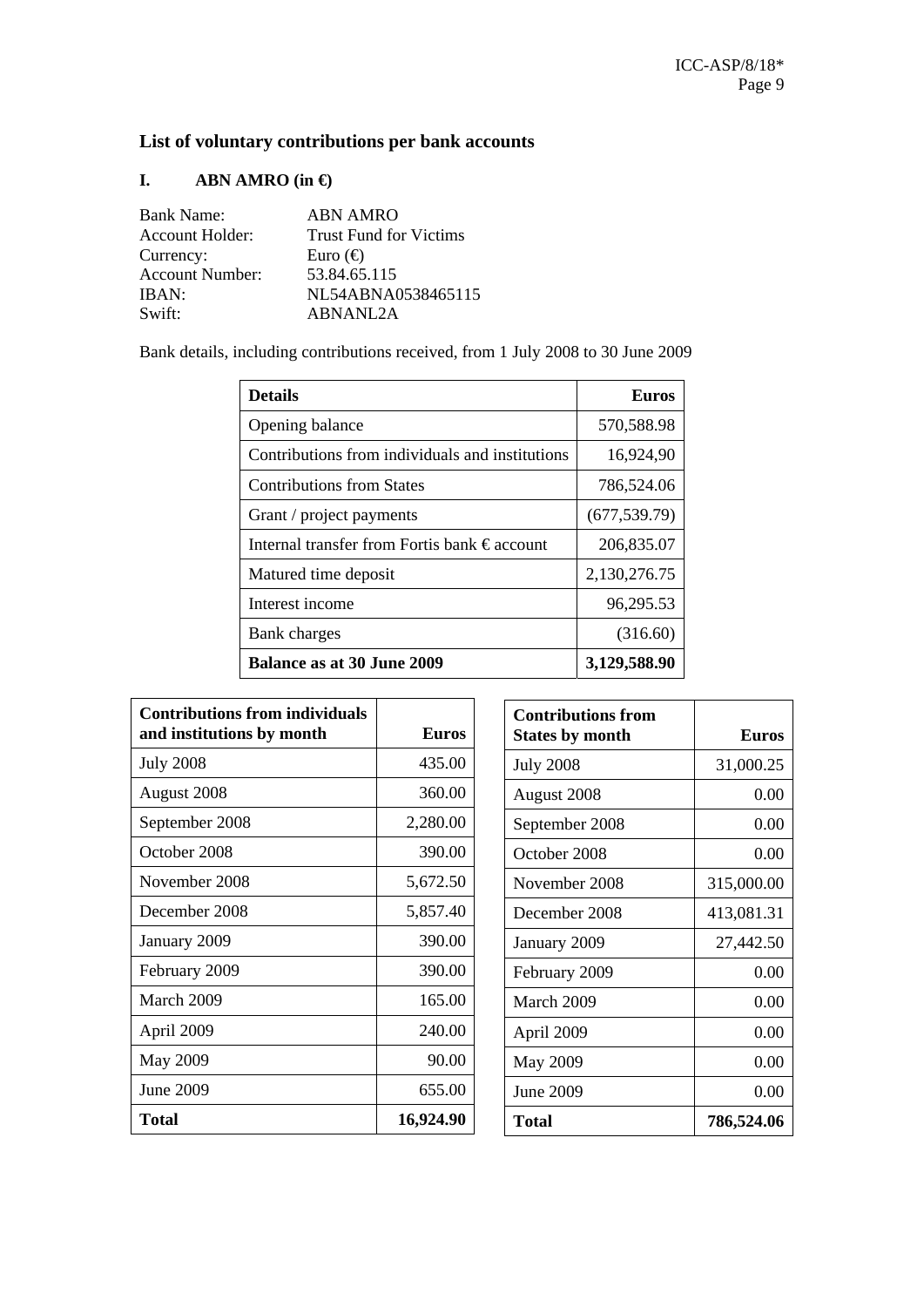## **II. Fortis Bank (in €)**

| <b>Bank Name:</b>      | Fortis Bank, The Hague (Netherlands) |
|------------------------|--------------------------------------|
| Account Holder:        | The Trust Fund for Victims           |
| Currency:              | Euro $(\oplus)$                      |
| <b>Account Number:</b> | 240005201                            |
| IBAN:                  | NL39FTSB0240005201                   |
| Swift Code:            | FTSBNI 2R                            |

Bank details, including contributions received, from 1 July 2008 to 30 June 2009

| <b>Details</b>                                   | <b>Euros</b>  |
|--------------------------------------------------|---------------|
| Opening balance                                  | 127,532.08    |
| Contributions from individuals and institutions  | 2,482.50      |
| <b>Contributions from States</b>                 | 81,777.36     |
| Internal transfer to ABN AMRO $\epsilon$ account | (206, 835.07) |
| Grant / project payments                         | (6,277.20)    |
| Interest income                                  | 3,018.22      |
| <b>Bank</b> charges                              | (38.68)       |
| <b>Balance as at 30 June 2009</b>                | 1,659.21      |

| <b>Contributions from individuals</b><br>and institutions by month | <b>Euros</b> | <b>Contr</b><br><b>States</b> |
|--------------------------------------------------------------------|--------------|-------------------------------|
| <b>July 2008</b>                                                   | 732.50       | July 20                       |
| August 2008                                                        | 0.00         | Augus                         |
| September 2008                                                     | 150.00       | Septen                        |
| October 2008                                                       | 0.00         | Octobe                        |
| November 2008                                                      | 0.00         | Noven                         |
| December 2008                                                      | 0.00         | Decen                         |
| January 2009                                                       | 500.00       | Januar                        |
| February 2009                                                      | 0.00         | Februa                        |
| March 2009                                                         | 150.00       | March                         |
| April 2009                                                         | 0.00         | April 2                       |
| May 2009                                                           | 700.00       | May 2                         |
| June 2009                                                          | 250.00       | June 2                        |
| Total                                                              | 2,482.50     | <b>Total</b>                  |

| <b>Contributions from</b><br><b>States by month</b> | <b>Euros</b> |
|-----------------------------------------------------|--------------|
| <b>July 2008</b>                                    | 0.00         |
| August 2008                                         | 0.00         |
| September 2008                                      | 0.00         |
| October 2008                                        | 0.00         |
| November 2008                                       | 0.00         |
| December 2008                                       | 75,000.00    |
| January 2009                                        | 6,777.36     |
| February 2009                                       | 0.00         |
| March 2009                                          | 0.00         |
| April 2009                                          | 0.00         |
| May 2009                                            | 0.00         |
| June 2009                                           | 0.00         |
| Total                                               | 81,777.36    |

The bank account at Fortis will be closed during 2009.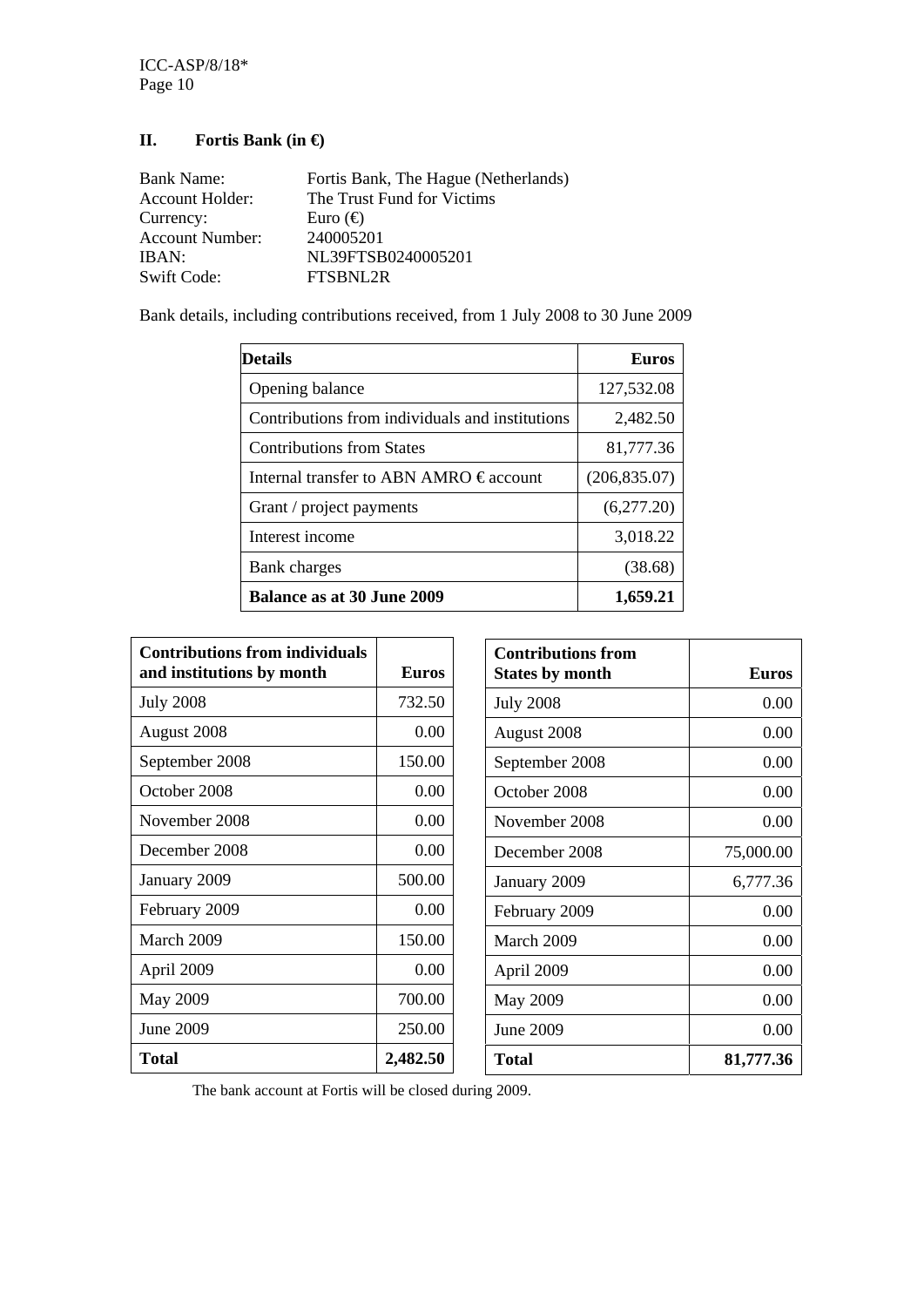#### **III. ABN AMRO (in US \$)**<br>Bank Name: **ABN AMRO** ABN AMRO Account Holder: Trust Fund for Victims Currency: USD (US \$) Account Number: 53.86.21.176 IBAN: NL87ABNA0538621176 Swift: ABNANL2A

Bank details, including contributions received, from 1 July 2008 to 30 June 2009

| <b>Details</b>                                  | <b>US \$</b> |
|-------------------------------------------------|--------------|
| Opening balance                                 | 26,254.44    |
| Contributions from individuals and institutions | 0.00         |
| <b>Contributions from States</b>                | 0.00         |
| Interest income                                 | 16.01        |
| Bank charges                                    | 0.00         |
| <b>Balance as at 30 June 2009</b>               | 26,270.45    |

Note: Interest income of US\$ 16.01 is equivalent to  $\text{€}1.40$  at an exchange rate of 1 US\$ =  $\text{€}0.7121$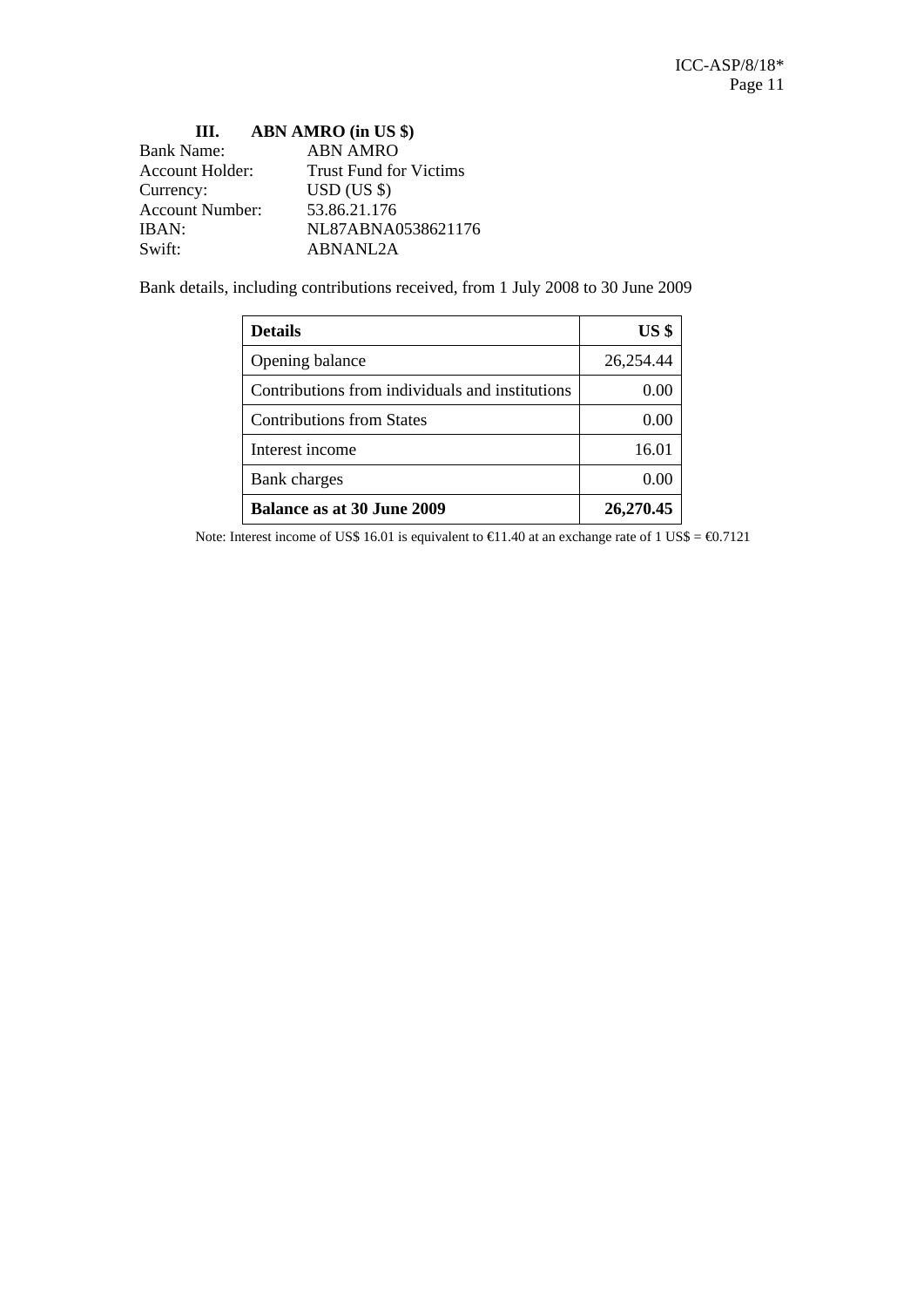## **Annex II**

## **Projects implemented during the period 1 July 2008 to 30 June 2009**

## **B.1. Northern Uganda (17 projects)**

**Project(s):** TFV/UG/2007/R1/003, TFV/UG/2007/R1/005, TFV/UG/2007/R1/006, TFV/UG/2007/R1/016, TFV/UG/2007/R1/020, TFV/UG/2007/R1/025, TFV/UG/2007/R2/035

**Project title:** Harnessing opportunities to protect and end violence (HOPE)

**Budget:**  $\textcircled{239,794} + \textcircled{66,068}$  (matching funds by implementing partner)

**Duration:** December 2008 – December 2009

**Type of victim and intervention:** Physical rehabilitation, psychological rehabilitation and material support for victims, including former abductees and victim communities

**Project(s):** TFV/UG/2007/R1/14(a), TFV/UG/2007/R1/14(b), TFV/UG/2007/R1/14(c)

**Project title:** Victims of rebels in northern Uganda: physical rehabilitation programme

**Budget**: €80,833

**Duration:** November 2007 – December 2008

**Type of victim and intervention:** Physical rehabilitation and psychological rehabilitation for mutilated victims

**Project(s):** TFV/UG/2007/R1/17

**Project title:** Fostering community participation in rebuilding and socio-economic recovery in the conflict-affected village of Apungi

**Budget**: €21,009

**Duration:** November 2007 – April 2009

**Type of victim and intervention:** Material support for victimized communities

**Project(s):** TFV/UG/2007/R1/018; TFV/UG/2007/R2/042

**Project title:** Capacity building, advocacy and medical rehabilitation for victims of war.

**Budget:** €45,000

**Duration:** November 2008 – October 2009

**Type of victim and intervention:** Physical rehabilitation, psychological rehabilitation and material support for physically disabled victims of war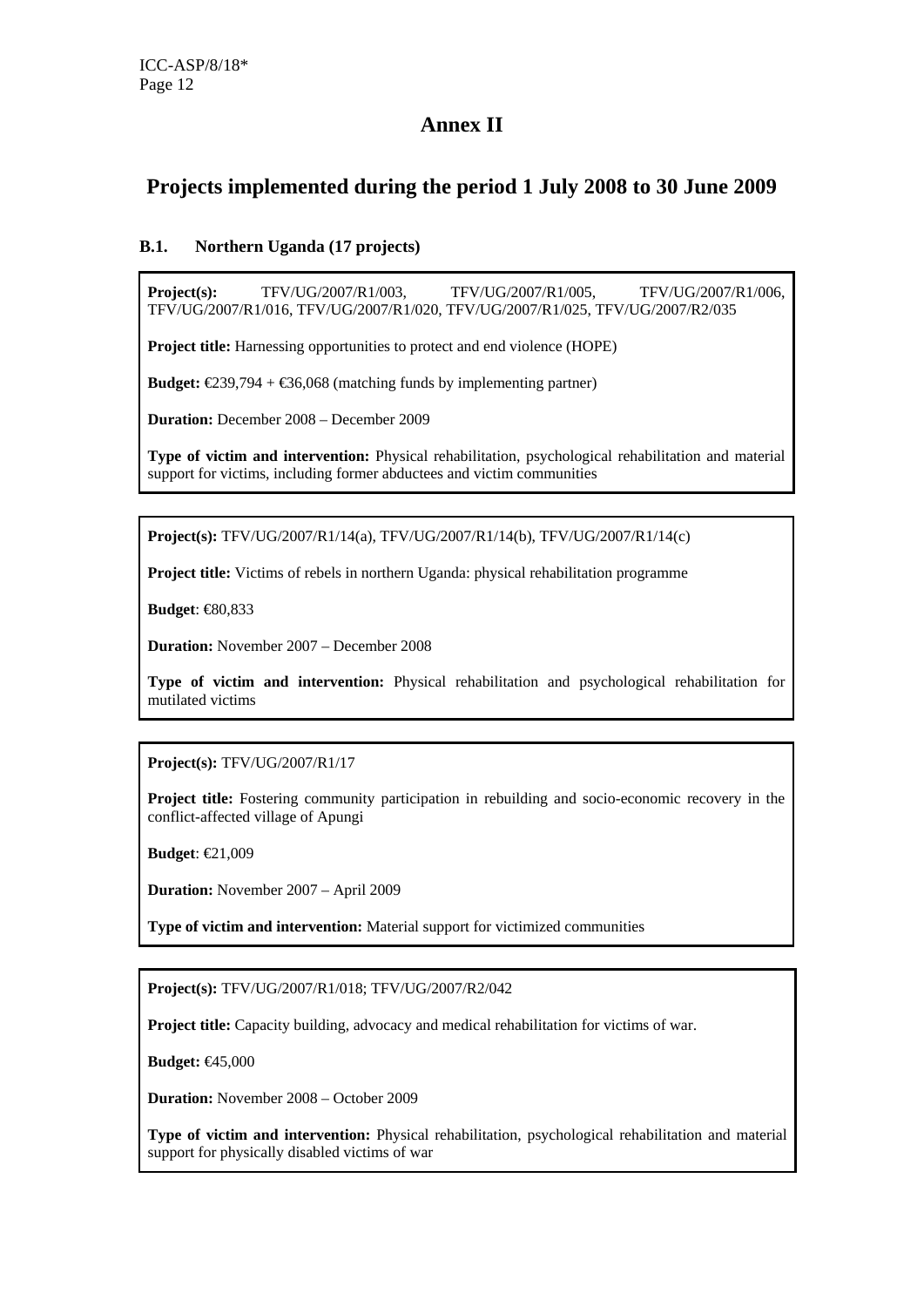**Project(s):** TFV/UG/2007/R2/038

**Project title:** Restoration of livelihoods for the war victims

**Budget:**  $\epsilon$ 73,595 +  $\epsilon$ 13,730 (matching funds by implementing partner)

**Duration:** November 2008 – November 2009

**Type of victim and intervention:** Psychological rehabilitation and material support for victims of war, including both ex-combatants and non ex-combatants

**Project(s):** TFV/UG/2007/R2/039, TFV/UG/2007/R2/041

**Project title:** The Okweyo initiative

**Budget:**  $\text{\textsterling}37,388 + \text{\textsterling}13,598$  (matching funds by implementing partner)

**Duration:** November 2008 – November 2009

**Type of victim and intervention:** Physical rehabilitation, psychological rehabilitation and material support for wounded and/or traumatized victims and their families

**Project(s):** TFV/UG/2007/R2/040

**Project title:** Awareness and response to sexual gender-based violence among the war-affected population of Oyam district, Uganda

**Budget:**  $\mathcal{L}$ 5,000 +  $\mathcal{L}$ 50,251 (matching funds by implementing partner)

**Duration:** November 2008 – November 2009

**Type of victim and intervention:** Psychological rehabilitation and material support for war-affected youth and women

Note: The budget stated in the above tables corresponds to the total amount approved for the whole project duration. However, the matching funds cover only the period from 1 July 2008 to 30 June 2009.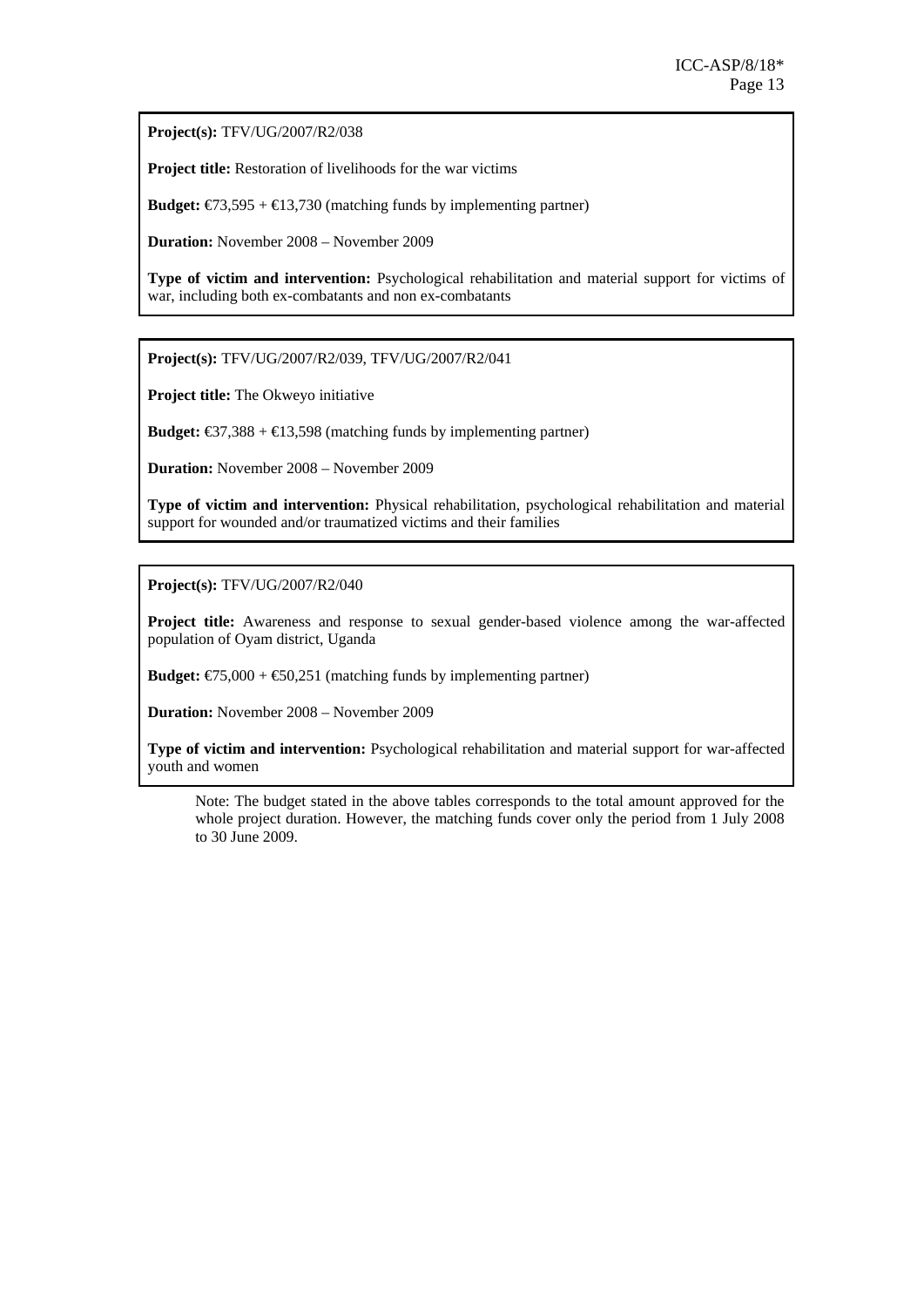#### **B.2. Democratic Republic of the Congo (DRC) (13 projects)**

**Project(s):** TFV/DRC/2007/R1/011

**Project title:** Project supporting the social, economic and vocational reintegration of 250 children in Mahagi territory

**Budget:**  $\text{\textsterling}4,483 + \text{\textsterling}10,359$  (matching funds by implementing partner)

**Duration:** December 2008 – October 2009

**Type of victim and intervention:** Psychological rehabilitation and material support for former child soldiers and abductees

**Project(s):** TFV/DRC/2007/R1/019

**Project title:** A l'école de la paix (at the peace school)

**Budget:**  $62,273 + 876$  (matching funds by implementing partner)

**Duration:** December 2008 – September 2009

**Type of victim and intervention:** Psychological rehabilitation for children orphaned by war

**Project(s):** TFV/DRC/2007/R1/021

**Project title:** Socio-economic reinsertion project for 300 victims of sexual violence due to wars and schooling for 600 of their children.

**Budget:**  $\text{\textsterling}7,806 + \text{\textsterling}1,652$  (matching funds by implementing partner)

**Duration:** December 2008 – July 2009

**Type of victim and intervention:** Psychological rehabilitation and material support for victims of sexual violence and their children

**Project(s):** TFV/DRC/2007/R1/022

**Project title:** Project for psychological and socio-professional rehabilitation of 200 victims of sexual violence in Bunia and its environs through a material micro-credit

**Budget:**  $\text{\textsterling}2,102 + \text{\textsterling}3,363$  (matching funds by implementing partner)

**Duration:** December 2008 – July 2009

**Type of victim and intervention:** Psychological rehabilitation and material support for victims of sexual violence and their families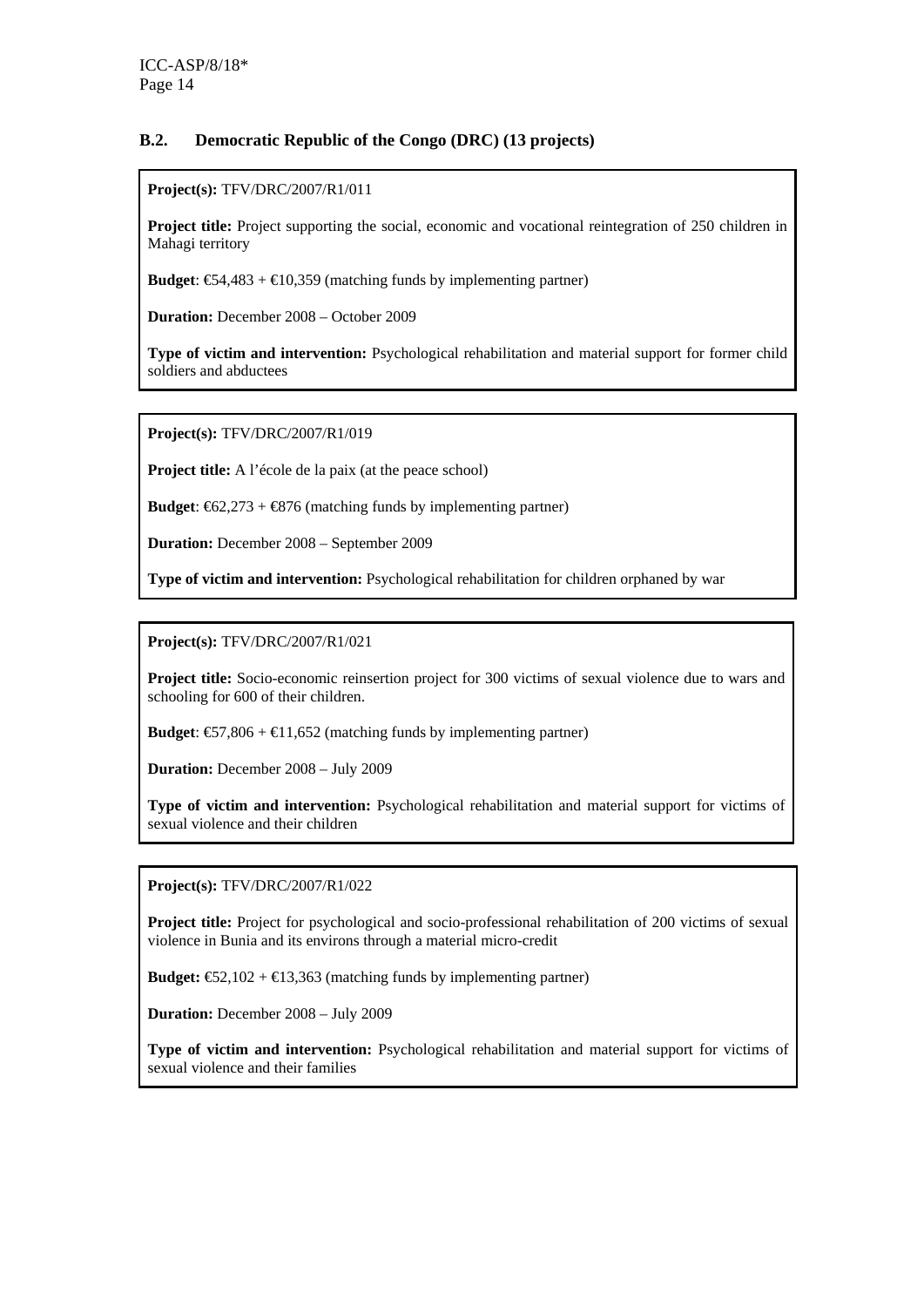**Project(s):** TFV/DRC/2007/R1/026, TFV/DRC/2007/R2/028, TFV/DRC/2007/R2/031, TFV/DRC/2007/R2/033, TFV/DRC/2007/R2/043

**Project title:** Physical rehabilitation, psychological and material support for 950 victims of war crimes and crimes against humanity in the provinces of North Kivu and Ituri

**Budget:**  $\text{\textsterling}376,285 + \text{\textsterling}90,063$  (matching funds by implementing partner)

**Duration:** December 2008 – August 2009

**Type of victim and intervention:** Physical rehabilitation, psychological rehabilitation and material support for former child soldiers and abductees, including teenage mothers associated with armed forces and groups (both regular forces and militias) and victims of sexual violence

**Project(s):** TFV/DRC/2007/R1/027

**Project title:** Peace caravan in Irumu, Djugu and part of Mahagi territories

**Budget:**  $\text{\textsterling}69,806 + \text{\textsterling}4,660$  (matching funds by implementing partner)

**Duration:** January 2009 – September 2009

**Type of victim and intervention:** Psychological rehabilitation and material support for victimized villages

**Project(s):** TFV/DRC/2007/R2/029

**Project title:** Psychological rehabilitation project for young mothers associated with the armed forces of the city of Bunia and its surrounding region

**Budget:**  $\text{\textsterling}8,218 + \text{\textsterling}13,431$  (matching funds by implementing partner)

**Duration:** November 2008 – September 2009

**Type of victim and intervention:** Psychological rehabilitation and material support for teenage mothers associated with armed forces and groups

**Project(s):** TFV/DRC/2007/R2/030

**Project title:** Project for the socio-professional and economic reinsertion of 150 former children associated with armed groups in Mahagi territory

**Budget:**  $\text{\textsterling}7,903 + \text{\textsterling}5,844$  (matching funds by implementing partner)

**Duration:** November 2008 – July 2009

**Type of victim and intervention:** Psychological rehabilitation and material support for ex-child soldiers and abductees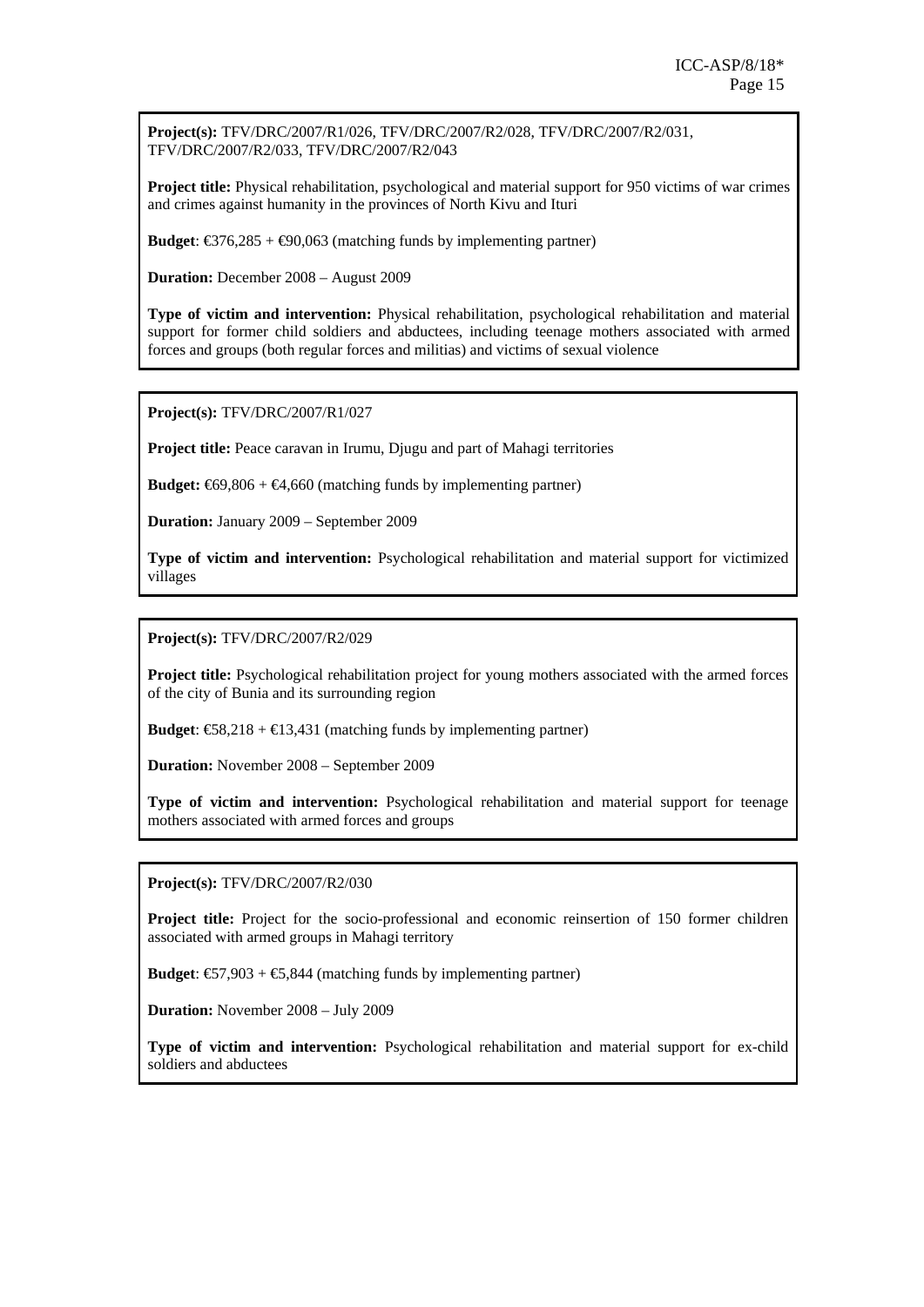#### **Project(s):** TFV/DRC/2007/R2/032

**Project title:** Psychological rehabilitation and material support programme for 80 victims of war crimes and crimes against humanity displaced in the city of Bukavu

**Budget:**  $\text{\textcircled{22,950}} + \text{\textcircled{3,805}}$  (matching funds by implementing partner)

**Duration:** November 2008 – June 2009

Type of victim & intervention: Psychological rehabilitation and material support for victims of war crimes and crimes against humanity

Note: The budget stated in the above tables corresponds to the total amount approved for the whole project duration. However, the matching funds cover only the period from 1 July 2008 to 30 June 2009.